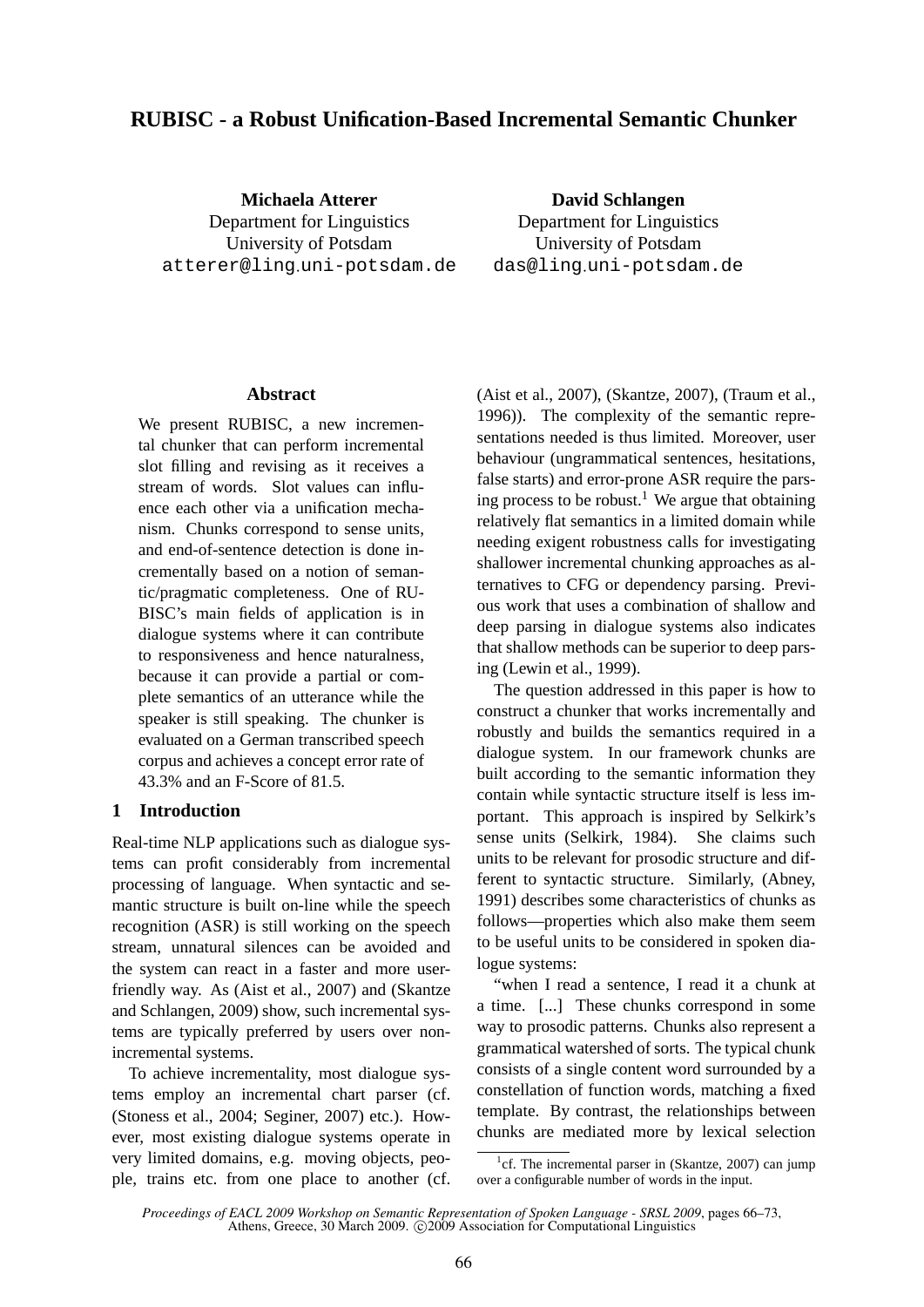than by rigid templates. [...] and the order in which chunks occur is much more flexible than the order of words within chunks."

In our approach chunks are built incrementally (one at a time) and are defined semantically (a sense unit is complete when a slot in our template or frame semantics can be filled). Ideally, in a full system, the definition of their boundaries will also be aided by prosodic information. The current implementation builds the chunks or sense units by identifying a more or less fixed sequence of content and function words, similar to what Abney describes as a fixed template. The relationships between the units are mediated by a unification mechanism which prevents selectional restrictions from being violated. This allows the order of the sense units to be flexible, even as flexible as they appear in ungrammatical utterances. This unification mechanism and the incremental method of operation are also the main difference to Abney's work and other chunkers.

In this paper, we first present our approach of chunking, show our grammar formalism, the main features of the chunker (unification mechanism, incrementality, robustness), and explain how the chunker can cope with certain tasks that are an issue in dialogue systems, such as online utterance endpointing and revising hypotheses. In Section 3, we evaluate the chunker on a German corpus (of transcribed spontaneous speech) in terms of concept error rate and slot filling accuracy. Then we discuss related work, followed by a general discussion and the conclusion.

# **2 Incremental Chunking**

Figure 1 shows a simple example where the chunker segments the input stream incrementally into semantically relevant chunks. The figure also displays how the frame is being filled incrementally. The chunk grammar developed for this work and the dialogue corpus used were German, but we give some examples in English for better readability.

As time passes the chunker receives more and more words from the ASR. It puts the words in a queue and waits until the semantic content of the accumulated words is enough for filling a slot in the frame semantics. When this is the case the chunk is completed and a new chunk is started. At the same time the frame semantics is updated if slot unification (see below) is possible and a check



Figure 1: Incremental robust sense unit construction by RUBISC.



Figure 2: Puzzle-task of the corpus used for grammar building and testing.

whether the utterance is complete is made, so that the chunker can be restarted for the next utterance if necessary.

#### **2.1 A Regular Grammar for Semantics**

The grammar we are using for the experiments in this paper was developed using a small corpus of German dialogue (Siebert and Schlangen, 2008), (Siebert, 2007). Figure 2 shows a picture of the task that the subjects completed for this corpus.<sup>2</sup> A number of pentomino pieces were presented. The pieces had to be moved into an animal-shaped figure. The subjects were shown partly completed puzzles and had to give concise and detailed verbal instructions of the next move that had to be done. The locations inside this figure were usually referred to in terms of body parts (*move the x into*

<sup>&</sup>lt;sup>2</sup>For the corpus used here the difference was that the button labels were German and that the pentomino pieces were not ordered in two rows. For better readability, we show the picture with the English labels.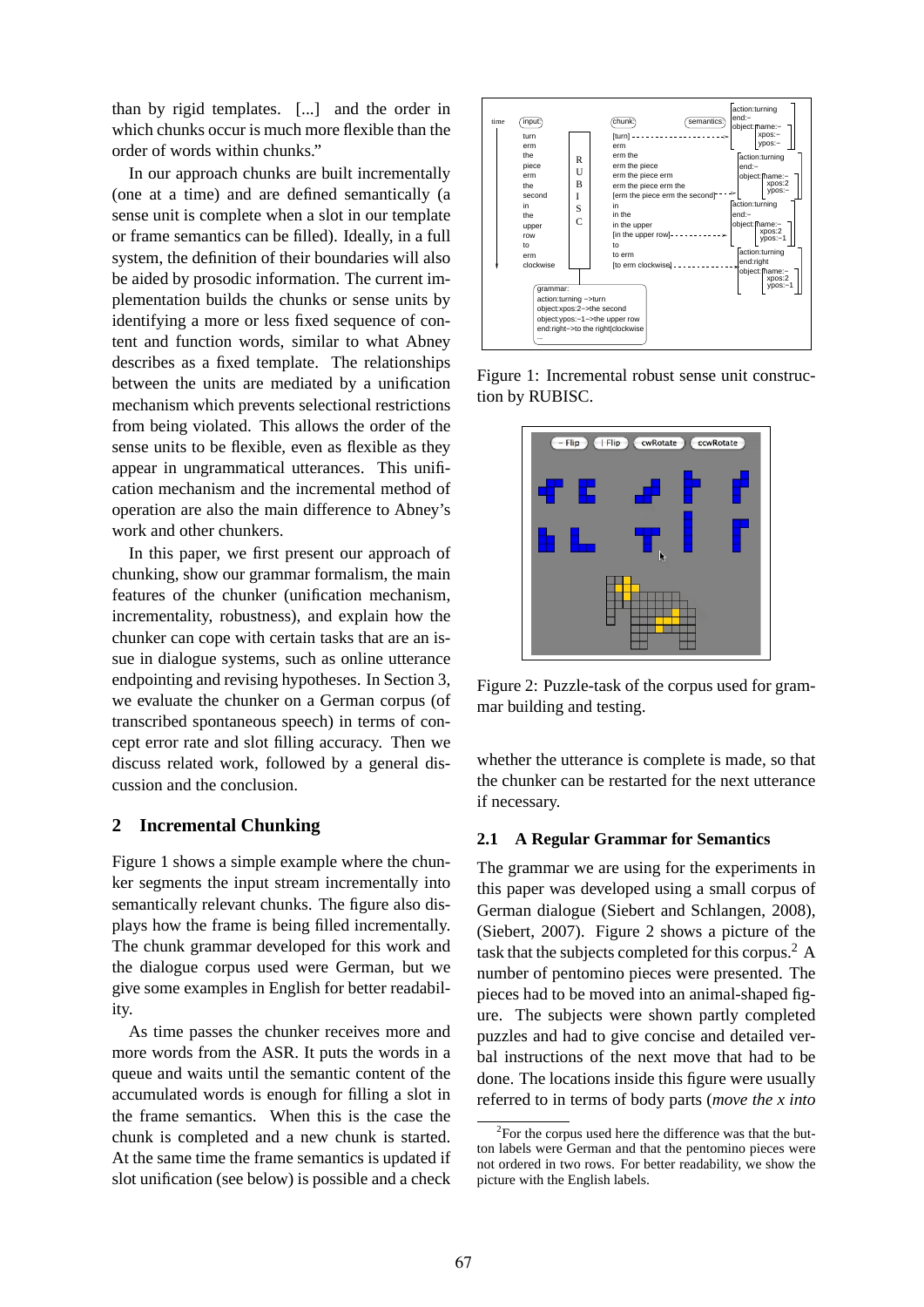*the head of the elephant*).

For such restricted tasks, a simple frame semantics seems sufficient, representing the action (grasping, movement, flipping or turning of an object), the object that is involved, and where or in which position the object will end up. In our current grammar implementation the object can be described with three attributes: name is the name of the object. In our domain, the objects are pentomino-pieces (i.e., geometrical forms that can be built out of five squares) which have traditional letter names such as x or w; the grammar maps other descriptions such as *cross* or *plus* to such canonical names. A piece can also be described by its current position, as in *the lower piece in the third column*. This is covered by the attributes xpos and ypos demarking the x-position and yposition of a piece. The x- or y-position can be a positive or negative number, depending on whether the description counts from left or right, respectively.

The possible slots must be defined in the grammar file in the following format:

```
@:action
@:entity:name
@:entity:xpos
@:entity:ypos
@:end
```
(That is: definition marker @:level 1: (optional) level 2.)

The position where or in which the piece ends up could also be coded as a complex entry, but for simplicity's sake (in the data used for evaluation, we have a very limited set of end positions that would each be described by just one attribute respectively), we restrict ourselves to a simple entry called end which takes the value of a body part (*head, back, leg1* etc.) in the case of movement, and the value of a direction or end position *horizontal, vertical, right, left* in the case of a turning or flipping action. It will be (according to our current grammar) set to *empty* in the case of a grasping action, because grasping does not specify an end position. This will also become important later, when unification comes into play. Figure 3 shows a part of the German grammar used with approximate translations (in curly brackets) of the right-hand side into English. The English parts in curly brackets is meta-notation and not part of the grammar file. Note that one surface string can determine the value of more than one semantic slot. The grammar used in the experiments in this paper

```
action:grasping,end:empty -> nimm|nehme
                                              {take}
action:turning \rightarrow drehe? {turn}
action:flipping -> spieg(le|el) {flip}
action:movement -> bewegt {moved}<br>action:turning -> gedreht {turned}
action: turning -> gedreht
entity:name:x -> kreuz|plus|((das|ein) x)
                              \{cross|plus|((the|an) x)\}entity:name:w -> treppe|((das|ein) w$)
                                  {staircase|(the|a) w}
entity:name:w -> (das|ein) m$
                                         \{(the|an) m\}entity:name:z -> (das|ein) z$
                                          \{(the|a) z\}end:head -> (in|an) den kopf
                                    \{(\text{on}|\text{in}) \text{ the head}\}\end:leg2 -> ins? das (hinterbein|hintere
 bein|rechte bein|zweites bein) {in the hindleg|
                          back leg|right leg| second leg}
entity:ypos:lower -> der (unteren|zweiten)
                            reihe {(lower|second) row}
entity: xpos: 1 \rightarrow das erste {the first}<br>entity: ypos: -1 \rightarrow das letzte {the last}
entity: ypos: -1 -> das letzte
end:horizontal,action:flipping -> horizontal
                                             {horizontally}
```
Figure 3: Fragment of the grammar file used in the experiments (with English translations of the patterns for illustration only).

had 97 rules.

#### **2.2 Unification**

Unification is an important feature of RUBISC for handling aspects of long-distance dependencies and preventing wrong semantic representations. Unification enables a form of 'semantic specification' of verb arguments, avoiding that the wrong arguments are combined with a given verb. It also makes possible that rules can check for the value of other slots and hence possibly become inapplicable. The verb *move*, for instance, ensures that action is set to *movement*. For the utterance *schieb das ah das horizontal ¨ ah liegt ins ¨ Vorderbein* (*move that uh which is horizontal into the front leg*). The action-slot will be filled with *movement* but the end-slot remains empty because *horizontal* as an end fits only with a flipping action, and so is ignored here. Figure 4 illustrates how the slot unification mechanism works.

#### **2.3 Robustness**

The chunker meets various robustness requirements to a high degree. First, pronunciation variants can be taken account of in the grammar in a very flexible way, because the surface string or terminal symbols can be expressed through regu-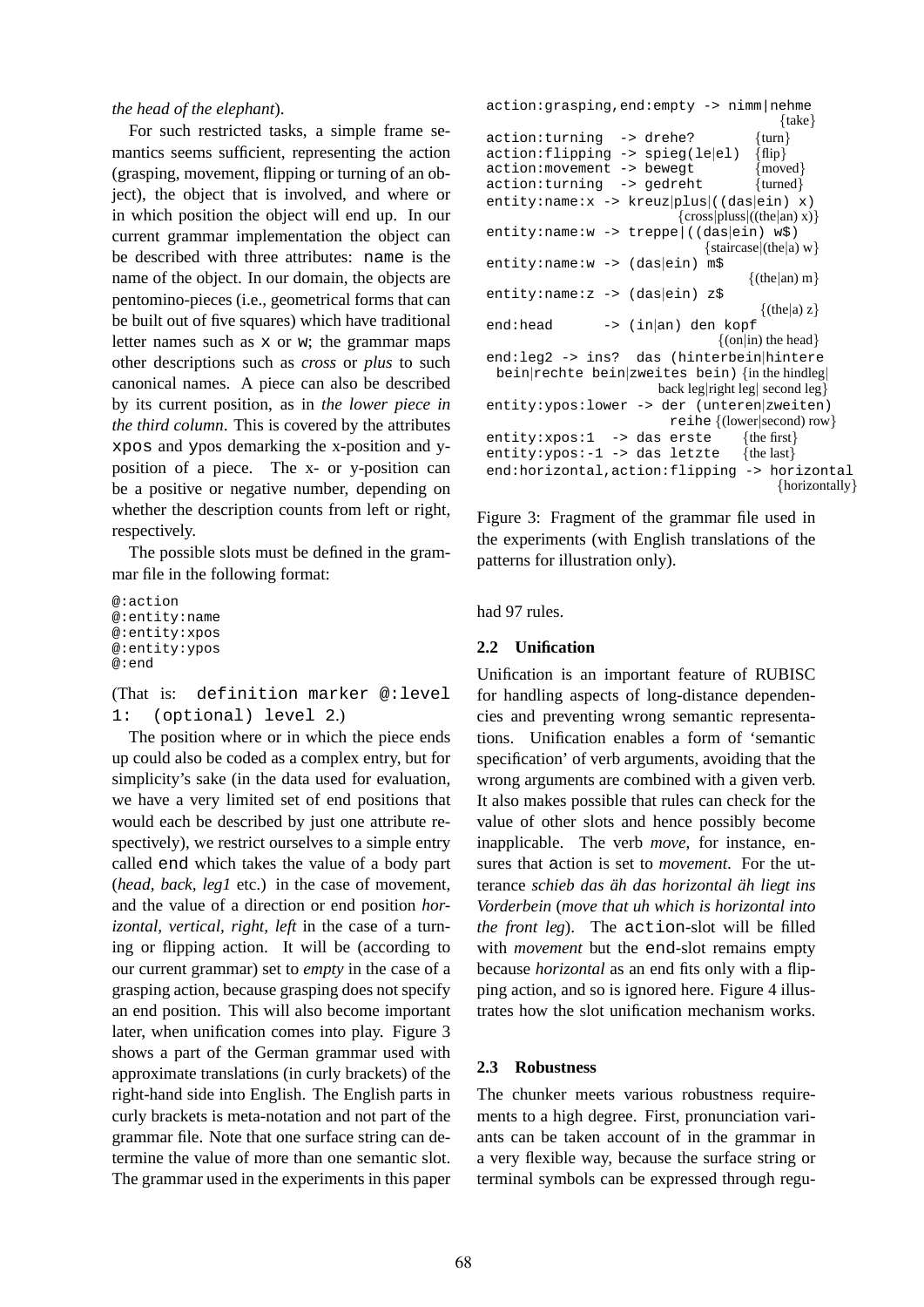

Figure 4: Example of slot unification and failure of unification.

lar expression patterns. *move* in German for instance can be pronounced with or without a final *-e* as *bewege* or *beweg*. *flip* (*spiegle* can be pronounced with or without *-el*-inversion at the end. Note, that this is due to the performance of speakers in our corpus and does not necessarily reflect German grammar rules. A system, however, needs to be able to cope with performance-based variations.

Disfluencies are handled through how the chunker constructs chunks as sense units. First, the chunker only searches for relevant information in a chunk. Irrelevant information such as an initial *uh* in *uh second row* is put in the queue, but ignored as the chunker picks only *second row* as the semantically relevant part. Furthermore the chunker provides a mechanism that allows it to jump over words, so that *second row* will be found in *the second uh row* and *the cross* will be found in *the strange cross*, where *strange* is an unknown word.

#### **2.4 Incrementality**

One of the main features of RUBISC is its incrementality. It can receive one word at a time and extract semantic structure from it. Incrementality is not strict here in the sense of (Nivre, 2004), because sometimes more than one word is needed before parts of the frame are constructed and output: *into the right*, for instance, needs to wait for a word like *leg* that completes the chunk. We don't necessarily consider this a disadvantage, though, as our chunks closely correlate to the minimal bits

of information that can usefully be reacted to. In our corpus the first slot gets on average filled after 3.5 words (disregarding examples where no slots are filled). The average utterance is 12.4 words long.

#### **2.5 End-of-Sentence Detection**

An incremental parser in a dialogue system needs to know when to stop processing a sentence and when to start the next one. This can be done by using prosodic and syntactic information (Atterer et al., 2008) or by checking whether a syntactic S-node is complete. Since RUBISC builds sense units, the completeness of an utterance can be defined as semantic-pragmatic completeness, i.e. by a certain number of slots that must be filled. In our domain, for instance, it makes sense to restart the chunker when the action and end slot and either the name slot or the two position slots are filled.

#### **2.6 History**

The chunker keeps a history of the states of the frames. It is able to go back to a previous state when the incremental speech recognition revokes a word hypothesis. As an example consider the current word hypothesis to be *the L*. The slot entity name will be filled with *l*. Then the speech recognition decides to change the hypothesis into *the elephant*. This results in clearing the slot for entity name again.

#### **3 Evaluation**

The sense unit chunker was evaluated in terms of how well it performed in slot filling on an unseen part of our corpus. This corpus comes annotated with utterance boundaries. 500 of these utterances were manually labelled in terms of the semantic slots defined in the grammar. The annotators were not involved in the construction of the chunker or grammar. The annotation guidelines detailed the possible values for each slot. The entity names had to be filled in with the letter names of the pieces, the end slot with body parts or *right, left, horizontal* etc., and the position slots with positive and negative numbers. $3$  The chunker was then run on 400 of these utterances and the slot values were compared with the annotated frames. 100 of the labelled utterances and 50 additional utter-

<sup>&</sup>lt;sup>3</sup>In a small fraction (21) of the 500 cases an utterance actually contained 2 statements that were combined with *und/and*. In these cases the second statement was neglected.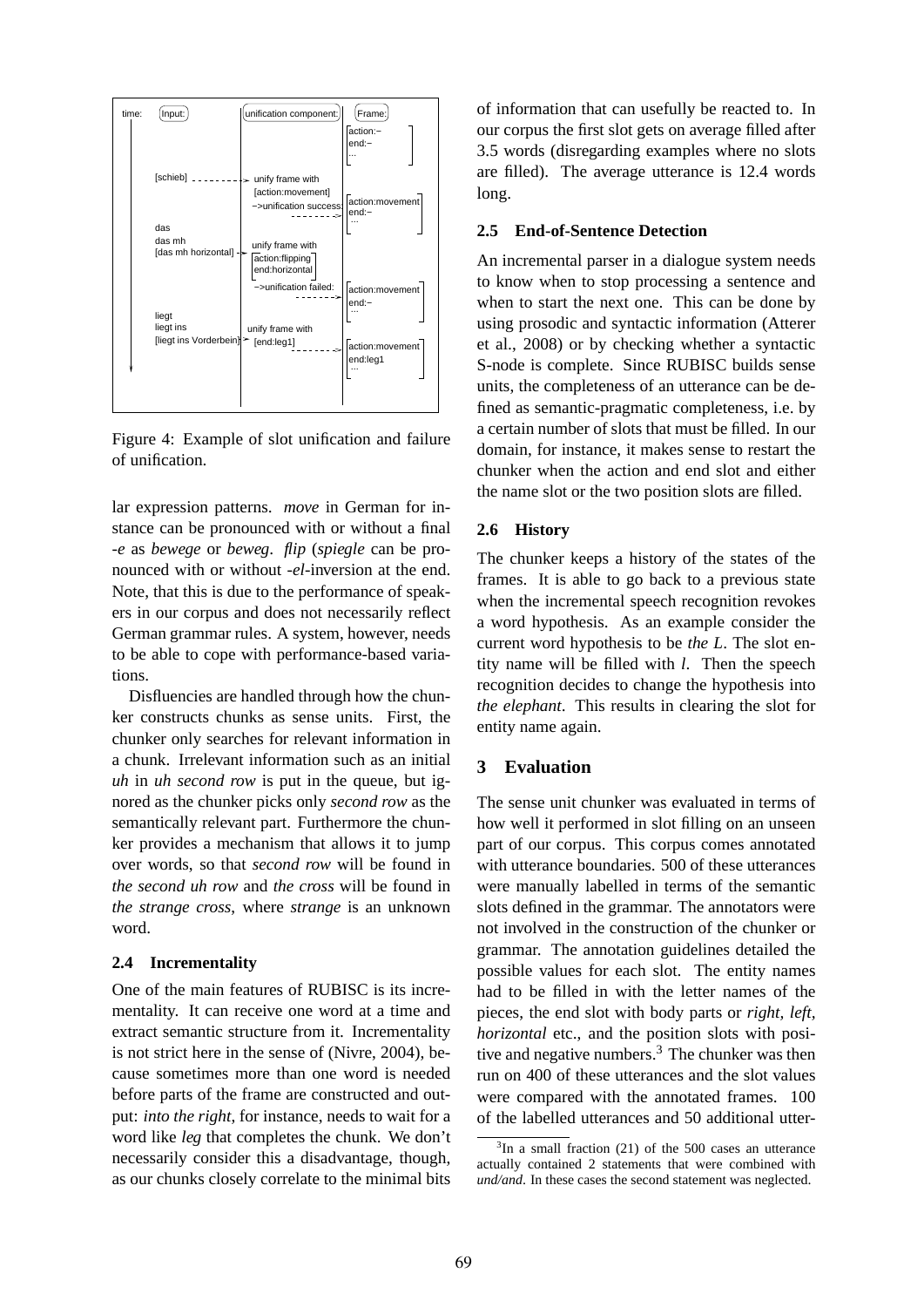ances were used by the author for developing the grammar.

We examined the following evaluation measures:

- the concept error (**concept err**) rate (percentage of wrong frames)
- the percentage of complete frames that were correct (**frames corr**)
- the percentage of **slots** that were **corr**ect
- the percentage of **action** slots **corr**ect
- the percentage of **end** slots **corr**ect
- the percentage of object:**name** slots **corr**ect
- the percentage of object:**xpos** slots **corr**ect
- the percentage of object:**ypos** slots **corr**ect

The results are shown in Table 1. We used a very simple baseline: a system that does not fill any slots. This strategy still gets 17% of the frames right, because some utterances do not contain any real content. For the sentence *Also das ist recht schwer* (Trans: *That's quite* difficult.), for instance, the gold standard semantic representation would be: {action:None, end:None, object:{xpos:None, name:None, ypos:None}}. As the baseline 'system' always returns the empty frame, it scores perfectly for this example sentence. We are aware that this appears to be a very easy baseline. However, for some slots, such as the xpos and ypos slots it still turned out to be quite hard to beat this baseline, as wrong entries were common for those slots. The chunker achieves a frame accuracy of 54.5% and an overall slot filling accuracy of 86.80% (compared to 17% and 64.3% baseline). Of the individual slots the action slot was the one that improved the most. The position slots were the only ones to deteriorate. As 17% of our utterances did not contain any relevant content, i.e. the frame was completely empty, we repeated the evaluation without these irrelevant data. The results are shown in brackets in the table.

To check the impact of the unification mechanism, we performed another evaluation with this mechanism turned off, i.e. slots are always filled when they are empty without regarding other slots. In the second step in Figure 4, the end slot would hence be filled. This resulted in a decline in performance as can also be seen in Table 1. We also turned off robustness features to test for their impact. Surprisingly, turning off the skipping of one word within a string specified by a grammar rule (as in *to erm clockwise*), did not have an effect on the results on our corpus. When we also turn off allowing initial material (*erm the piece*), however, performance drops considerably.

We also tested a variant of the system *RUBISCo* (for *RUBISC-overlap*) which considers overlapping chunks: *Take the third piece* will result in xpos:3 for the original chunker, even if the utterance is continued with *from the right*. *RUBISC-o* also considers the previous chunk *the third piece* for the search of a surface representation. In this case, it overwrites 3 with -3. In general, this behaviour improves the results.<sup>4</sup>

To allow a comparison with other work that reports recall and precision as measures, we also computed those values for RUBISC: for our test corpus recall was 83.47% and precision was 79.69% (F-score 81.54). A direct comparison with other systems is of course not possible, because the tasks and data are different. Nevertheless, the numbers allow an approximate feel of how well the system performs.

To get an even better idea of the performance, we let a second annotator label the data we tested on; inter-annotator agreement is given in Table 1. The accuracy for most slots is around 90% agreement beween annotators. The concept error rate is 32.25%. We also examined 50 utterances of the test corpus for an error analysis. The largest part of the errors was due to vocabulary restrictions or restrictions in the regular expressions: subjects used names for pieces or body parts or even verbs which had not been seen or considered during grammar development. As our rules for end positions contained pronouns like (*into the back*), they were too restricted for some description variants (*such that it touches the back*). Another problem that appears is that descriptions of starting positions can be confounded with descriptions of end positions. Sometimes subjects refer to end positions not with body parts but with *at the right side* etc. In some cases this leads to wrong entries in the object-position slots. In some cases a full parser might be helpful, but not always, because some expressions are syntactically ambiguous: *fuge das Teil ganz rechts in das Rechteck ein.* (*put the piece on the right into the square/put the piece into the square on the right.*) A minority of errors was also

<sup>&</sup>lt;sup>4</sup>Testing significance, there is a significant difference between RUBISC and the baseline, and RUBISC and RIBISC *w/o rob* (for all measures except *xpos* and *ypos*). The other variants show no significance compared with RUBISC but clear tendencies in the directions described above.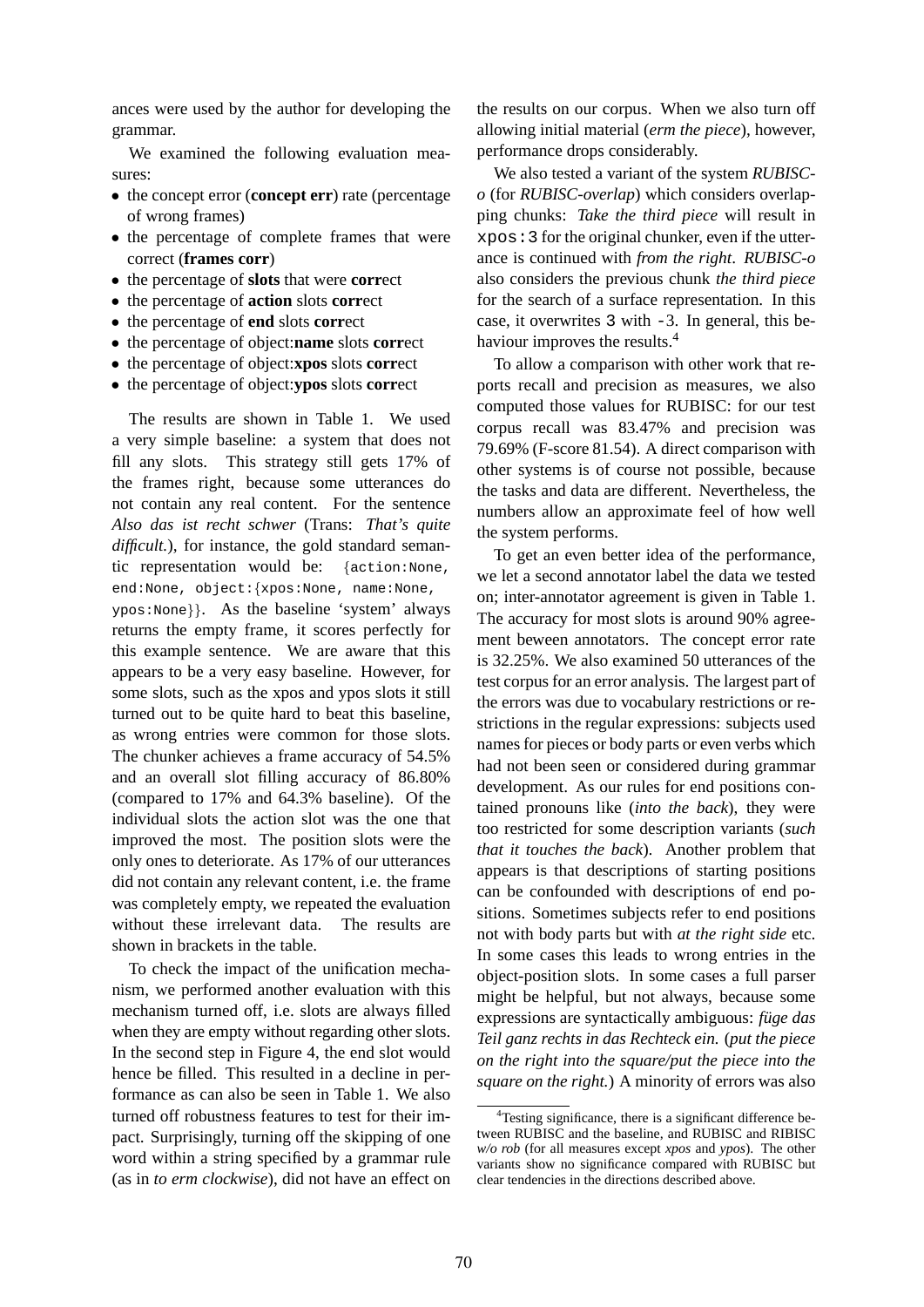|             | baseline    | <b>RUBISC</b> | $w/o$ unif  | $w/o$ rob   | RUBISC-0    | <i>i</i> -annotator |
|-------------|-------------|---------------|-------------|-------------|-------------|---------------------|
| concept err | 83.0 (100)  | 45.5(44.6)    | 49.5 (49.7) | 73.3(85.5)  | 43.3(42.8)  | 32.3(35.5)          |
| frames corr | 17.0(0)     | 54.5 (55.4)   | 50.3(50.3)  | 26.8(14.5)  | 56.8 (57.2) | 67.8(64.5)          |
| slots corr  | 64.3(57.0)  | 86.8 (87.2)   | 84.6 (84.5) | 78.8 (74.9) | 87.6 (87.6) | 92.1(91.5)          |
| action corr | 27.8(13.0)  | 90.3(92.2)    | 85.8 (86.7) | 64.3(57.5)  | 89.8 (90.7) | 89.0 (88.6)         |
| end corr    | 68.0(61.4)  | 85.8 (87.3)   | 81.0(81.6)  | 73.8 (69.0) | 85.5 (87.0) | 95.8(95.1)          |
| name corr   | 48.8(38.3)  | 86.3 (88.3)   | 84.5(86.1)  | 79.0 (76.2) | 86.5(88.0)  | 86.8(85.8)          |
| xpos corr   | 87.5 (84.9) | 83.0 (80.7)   | 83.0 (80.7) | 86.5 (83.7) | 85.5 (83.4) | 94.5(94.0)          |
| ypos corr   | 89.5 (87.3) | 88.8 (87.3)   | 88.8 (87.3) | 90.3 (88.3) | 90.5(88.9)  | 94.5(94.0)          |

Table 1: Evaluation results (in %) for RUBISC in comparison with the baseline, RUBISC without unification mechanism (w/o unif), without robustness (w/o rob), RUBISC with overlap (RUBISC-o), and inter-annotator aggreement (i-annotator). See the text for more information.

due to complex descriptions (*the damaged t where the right part has dropped downwards* – referring to the f), transcription errors (*recht*statt*rechts*) etc.

# **4 Related Work**

Slot filling is used in dialogue systems such as the Ravenclaw-Olympus system<sup>5</sup>, but the slots are filled by using output from a chart parser (Ward, 2008). The idea is similar in that word strings are mapped onto semantic frames. A filled slot, however, does not influence other slots via unification as in our framework, nor can the system deal with incrementality. This is also the main difference to systems such as Regulus (Rayner et al., 2006). Our unification is carried out on filled slots and in an incremental fashion. It is not directly specified in our grammar formalism. The chunker rather checks whether slot entries suggested by various independent grammar rules are unifiable.

Even though not incremental either, the approach by (Milward, 2000) is similar in that it can pick information from various parts of an utterance; for example, it can extract the arrival time from sentences like *I'd like to arrive at York now let's see yes at 3pm*. It builds a semantic chart using a Categorial grammar. The entries of this chart are then mapped into slots. A number of settings are compared and evaluated using recall and precision measures. The setting with the highest recall (52%) achieves a precision of 79%. The setting with the highest precision (96%) a recall of 22%. These are F-scores of 62.7 and 35.8 respectively.

(Aist, 2006) incrementally identifies what they call 'pragmatic fragments', which resemble the sense units produced in this paper. However, their

system is provided with syntactic labels and the idea is to pass those on to a parser (this part appears to not be implemented yet). No evaluation is given.

(Zechner, 1998) also builds frame representations. Contrary to our approach, semantic information is extracted in a second step after syntactic chunks have been defined. The approach does not address the issue of end of sentence-detection, and also differs in that it was designed for use with unrestricted domains and hence requires resources such as WordNet (Miller et al., 1993). Depending on the WordNet output, usually more than one frame representation is built. In an evaluation, in 21.4% of the cases one of the frames found is correct. Other approaches like (Rose, 2000) also need lexicons or similar resources.

(Helbig and Hartrumpf, 1997) developed an incremental word-oriented parser for German that uses the notion of semantic kernels. This idea is similar in that increments correspond to constituents that have already been understood semantically. The parser was later on mainly used for question answering systems and, even though strongly semantically oriented, places more emphasis on syntactic and morphological analysis and less on robustness than our approach. It uses quite complex representations in the form of multi-layered extended semantic networks.

Finally, speech grammars such as JSFG<sup>6</sup> are similar in that recognition patterns for slots like 'action' are defined via regular patterns. The main differences are non-incrementality and that the result of employing the grammar is a legal sequential string for each individual slot, while our grammar

<sup>5</sup>http://www.ravenclaw-olympus.org/

 $6$ java.sun.com/products/java-media/ speech/forDevelopers/JSGF/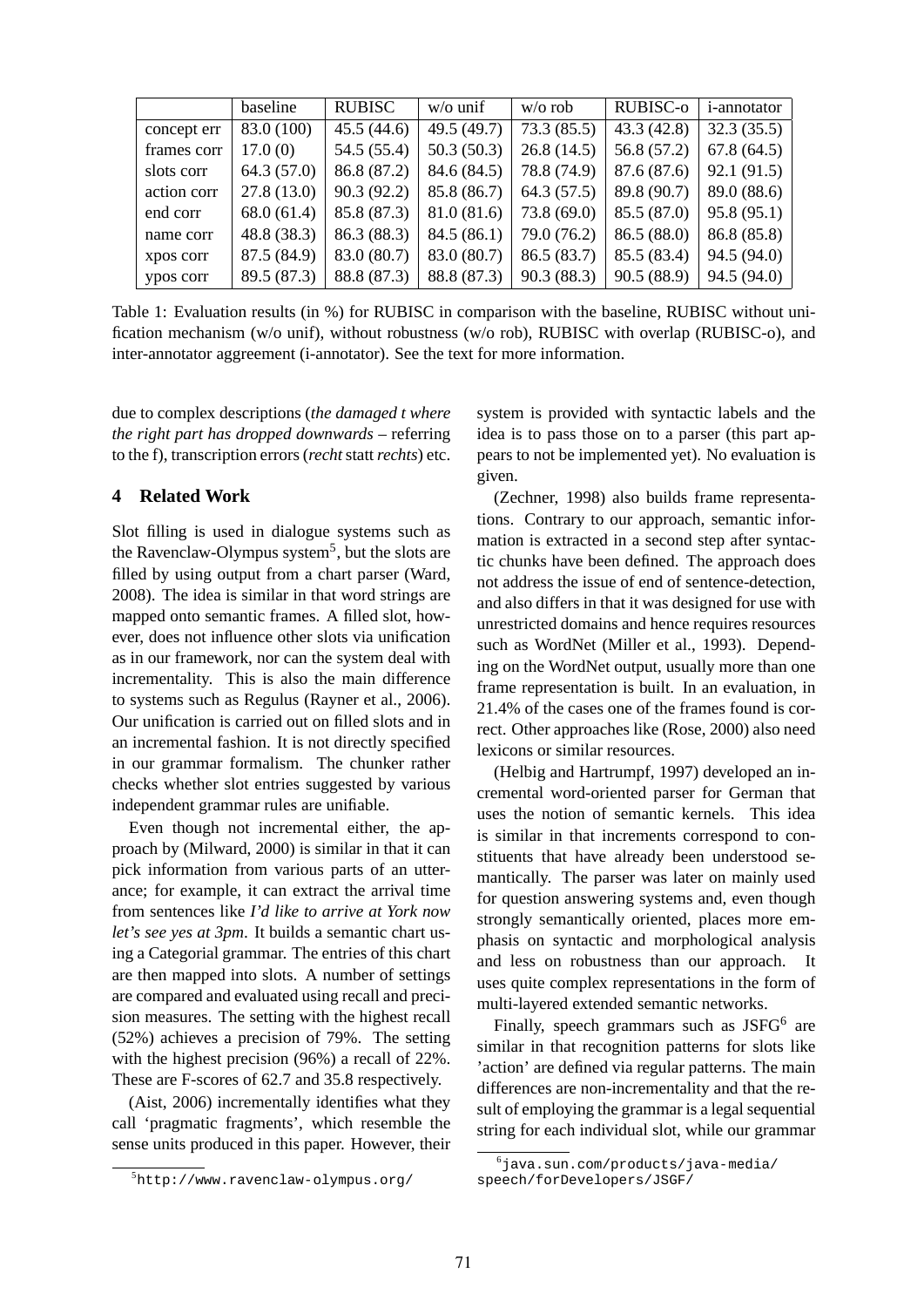also encodes, what is a legal (distributed) combination of slot entries.

# **5 Discussion and Future Work**

The RUBISC chunker presented here is not the first NLU component that is robust against unknown words or structures, or nongrammaticalities and disfluencies in the input, nor the first that works incrementally, or chunk-based, or focusses predominantly on semantic content instead of syntactic structure. But we believe that it is the first that is all of this combined, and that the combination of these features provides an advantage—at least for the domains that we are working on. The novel combination of unification and incrementality has the potential to handle more phenomena than simple key word spotting. Consider the sentence: *Do not take the piece that looks like an* s*, rather the one that looks like a* w. The idea is to introduce a negation slot or flag, that will be set when a negation occurs. *nicht das s* (not the s) will trigger the flag to be set while at the same time the name slot is filled with s. This negation slot could then trigger a switch of the mode of integration of new semantic information from unification to overwriting. We will test this in future work.

One of the main restrictions of our approach is that the grammar is strongly word-oriented and does not abstract over syntactic categories. Its expressive power is thus limited and some extra coding work might be necessary due to the lack of generalization. However, we feel that this is mediated by the simplicity of the grammar formalism. A grammar for a restricted domain (and the approach is mainly aiming at such domains) like ours can be developed within a short time and its limited size also restricts the extra coding work. Another possible objection to our approach is that handcrafting grammars like ours is costly and to some extent arbitrary. However, for a small specialized vocabulary as is typical for many dialogue systems, we believe that our approach can lead to a good fast-running system in a short developing time due to the simplicity of the grammar formalism and algorithm, which makes it easier to handle than systems that use large lexical resources for complexer domains (e.g. tutoring systems). Other future directions are to expand the unification mechanism and grammar formalism such that alternatives for slots are possible. This feature would allow the grammar writer to specify that end:right requires a turning action *or* a flipping action.

## **6 Conclusion**

We presented a novel framework for chunking. The main new ideas are that of incremental chunking and chunking by sense units, where the relationship between chunks is established via a unification mechanism instead of syntactic bounds, as in a full parsing approach. This mechanism is shown to have advantages over simple keyword spotting. The approach is suitable for online endof-sentence detection and can handle revised word hypotheses. It is thus suitable for use in a spoken dialogue system which aims at incrementality and responsiveness. Nevertheless it can also be used for other NLP applications. It can be used in an incremental setting, but also for non-incremental tasks. The grammar format is easy to grasp, and the user can specify the slots he wants to be filled. In an evaluation it achieved a concept error rate of 43.25% compared to a simple baseline of 83%.

# **7 Acknowledgement**

This work was funded by the DFG Emmy-Noether grant SCHL845/3-1. Many thanks to Ewan Klein for valuable comments. All errors are of course ours.

# **References**

- Steven Abney. 1991. Parsing by chunks. In *Principlebased Parsing: Computation and Psycholinguistics*, volume 44 of *Studies in Linguistics and Philosophy*. Kluwer.
- Gregory Aist, James Allen, Ellen Campana, Carlos Gomez Gallo, Scott Stoness, Mary Swift, and Michael K. Tanenhaus. 2007. Incremental understanding in human-computer dialogue and experimental evidence for advantages over nonincremental methods. In *Decalog 2007*, Trento, Italy.
- Gregory S. Aist. 2006. Incrementally segmenting incoming speech into pragmatic fragments. In *The Third Midwest Computational Linguistics Colloquium (MCLC-2006)*, Urbana, USA.
- Michaela Atterer, Timo Baumann, and David Schlangen. 2008. Towards incremental endof-utterance detection in dialogue systems. In *Proceedings of Coling 2008*, Manchester, UK.
- Hermann Helbig and Sven Hartrumpf. 1997. Word class functions for syntactic-semantic analysis. In